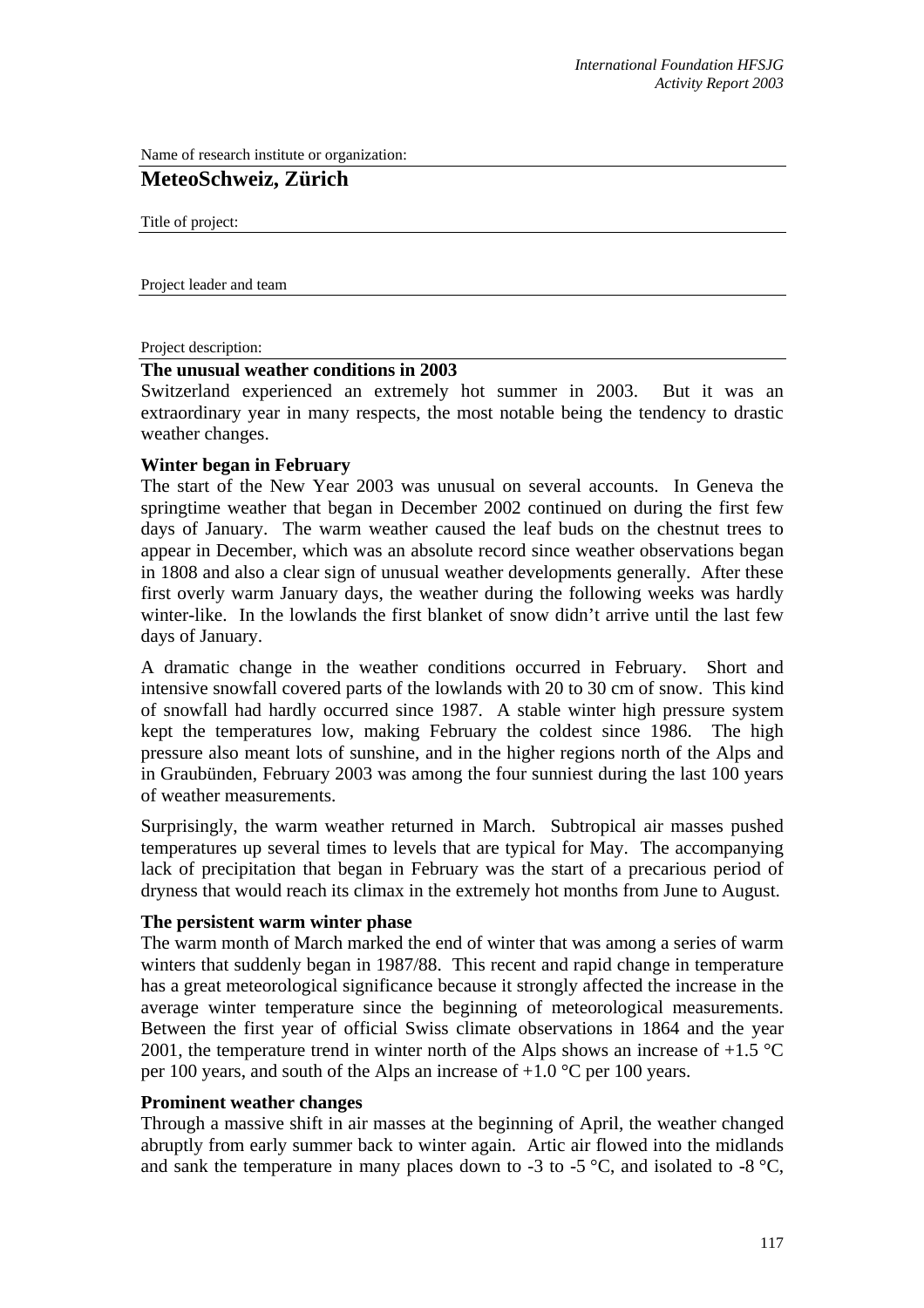very unlike temperatures for April. In some areas the ground was covered with a layer of 20 to 15 cm of snow.

Toward the end of April the sequence of abrupt weather changes continued with summer temperatures (25 $\degree$ C and higher) measured locally on both sides of the Alps. The first few days of May were very summer-like, and the foehn winds aggravated the situation to cause temperatures near or slightly over  $30^{\circ}$ C. This rapid change from deep winter to intense summer conditions is typical for continental areas that are long distances away from the ocean. Switzerland, however, is usually influenced by the proximity of the Atlantic and its moderating effect on the climate.

# **Extreme summer heat**

This moderating influence of the Atlantic had almost no effect on the extreme heat wave during the summer. A high pressure system stayed almost permanently over the Azores and held the cooling precipitation far to the north. The duration of the heat wave for the entire month of June was more unusual and extremer than the high temperatures themselves, but nevertheless the month's average temperature reached an incredible 2 to 3 degrees above the previous high records. In some regions June 2003 brought the highest temperatures measured ever since 1864, but after a comparatively moderate July, August was hot enough to beat the June records. On August 11, 2003, in Grono in Misox (Graubünden), it reached a scorching 41.5 °C, clearly exceeding the old record of 39.0 °C in Basel in 1952.

The average summer temperatures in 2003 were 4.0 to 5.5  $\degree$ C higher than normal summer temperatures. It was  $2.5 \text{ °C}$  hotter than the highest temperatures measured since measurements have been recorded. The occurrence of a heat wave such as the one in 2003 therefore has an extremely low statistical probability.

# **Massive turn in the weather in October**

During the last half of September isolated temperatures of 30 °C were measured in northern Switzerland, followed by an abrupt change to winter weather in October. Repeated streams of polar air moving into the northern side of the Alps led to snowfall down into the lowlands during the second half of the month. In some areas this was the first time in three decades that it had snowed enough to cover the ground in October. Barely a month after the last day of high summer temperatures it froze in the midlands (i.e. temperatures below  $0^{\circ}$ C were registered during the day). This rapid change was once again characteristic of continental climate behavior, which is uncommon to Switzerland.

November was milder, and December, although mild and very sunny, had pronounced temperature fluctuations, thus ending an extremely warm year. In some places it was the warmest, in other places the second or third warmest year since 1864. 2003 was also very sunny and accordingly had low amounts of precipitation.

Dr. Stephan Bader Prozess Klimatologie MeteoSchweiz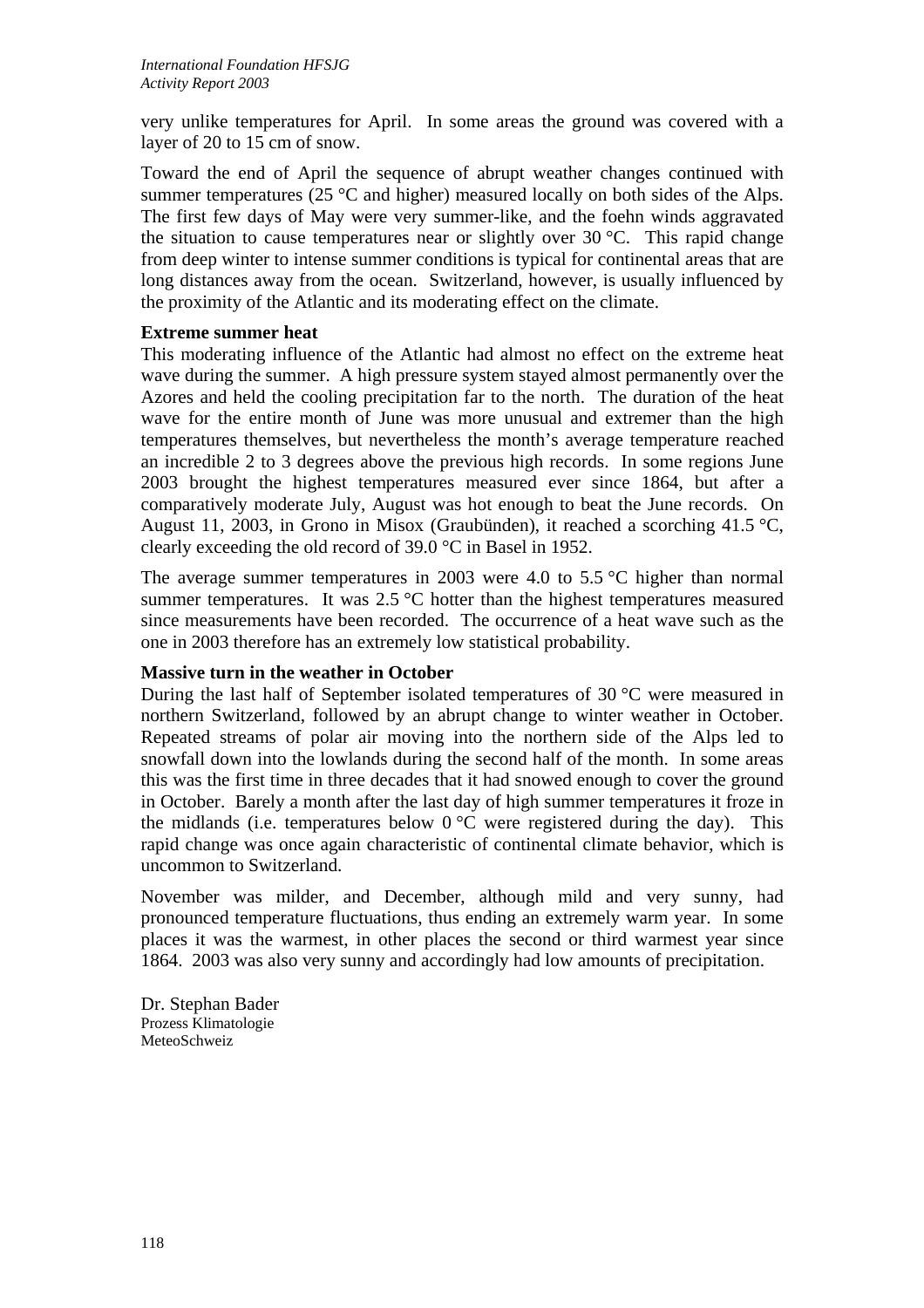

Address: **MeteoSchweiz** Krähbühlstrasse 58 Postfach 514 CH-8044 Zürich

Contacts

Tel.: +41 1 256 91 11 URL: http://www.meteoschweiz.ch